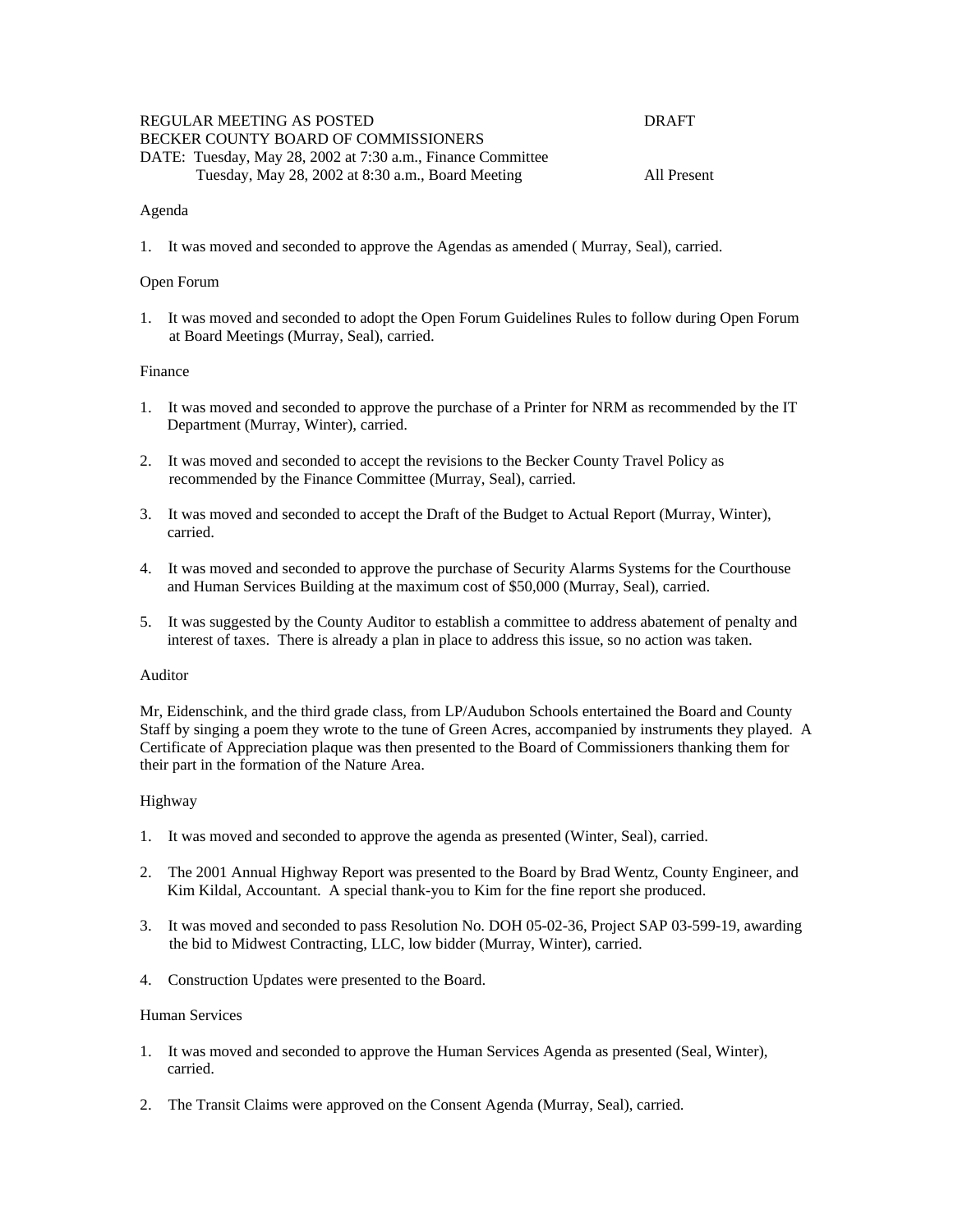- 3. Child Support Administrative Costs and the Phase II Budget Reconciliation Bill were reviewed.
- 4. The Human Services Claims were approved (Winter, Murray), carried.
- 5. It was moved and seconded to accept the Financial Assistance Applications (Seal, Murray), carried.

# EDA/HRA

- 1. Jail Committee Request:
	- a. It was moved and seconded to approve the request from the Becker County EDA Board of Directors to remove the Executive Director of the EDA from the Jail Committee and no longer have the EDA involved with the jail project (Seal, Murray). No action was taken on this motion, as
	- b. It was moved and seconded to table the EDA request and send it back to the EDA Board of Directors for clarification, as there were two requests in one motion (Winter, Johannsen), carried. Murray, Seal voting nay. Engebretson voting yea. 3 - 2 vote

#### Assessor

1. It was moved and seconded to approve the following Abatements on the Consent Agenda (Murray, Seal), carried.

### 2002 Tax Payable

| Parcel #         | Town/City      | Amount   | Reason             |
|------------------|----------------|----------|--------------------|
| 06.0711.000      | Cormorant      | \$<br>12 | Correction         |
| 13.0078.000      | Green Valley   | 12       | <b>Green Acres</b> |
| 15.0133.000      | Height-of-Land | 6        | Lake Frontage      |
| 15.0317.000      | Height-of-Land | 114      | Homestead          |
| 19.0418.000      | Lake View      | 204      | Homestead          |
| 32.0067.000      | Sugar Bush     | 160      | Homestead          |
| 32.0102.000      | Sugar Bush     | 1,276    | Homestead          |
| 32.0148.001      | Sugar Bush     | 54       | Homestead          |
| 49.9175.000      | Detroit Lakes  | 1,578    | Correction         |
| 51.0203.000      | Lake Park      | 176      | Homestead          |
| 2001 Tax Payable |                |          |                    |
| 06.0711.000      | Cormorant      | 16       | Correction         |
| 2000 Tax Payable |                |          |                    |
| 06.0711.000      | Cormorant      | 12       | Correction         |

# **Commissioners**

### 1. Reports & Correspondence:

a. NACo Conference, Montana, Commissioner Winter

b.

- 2. Appointments:
	- a. It was moved and seconded to appoint Paul Sukke to the Becker County Park Board (Murray, Seal), carried.
	- b. It was moved and seconded to appoint Commissioner Engebretson as voting delegate and Commissioner Murray as alternate to the NACo Conference July 12 - 16, 2002, New Orleans, LA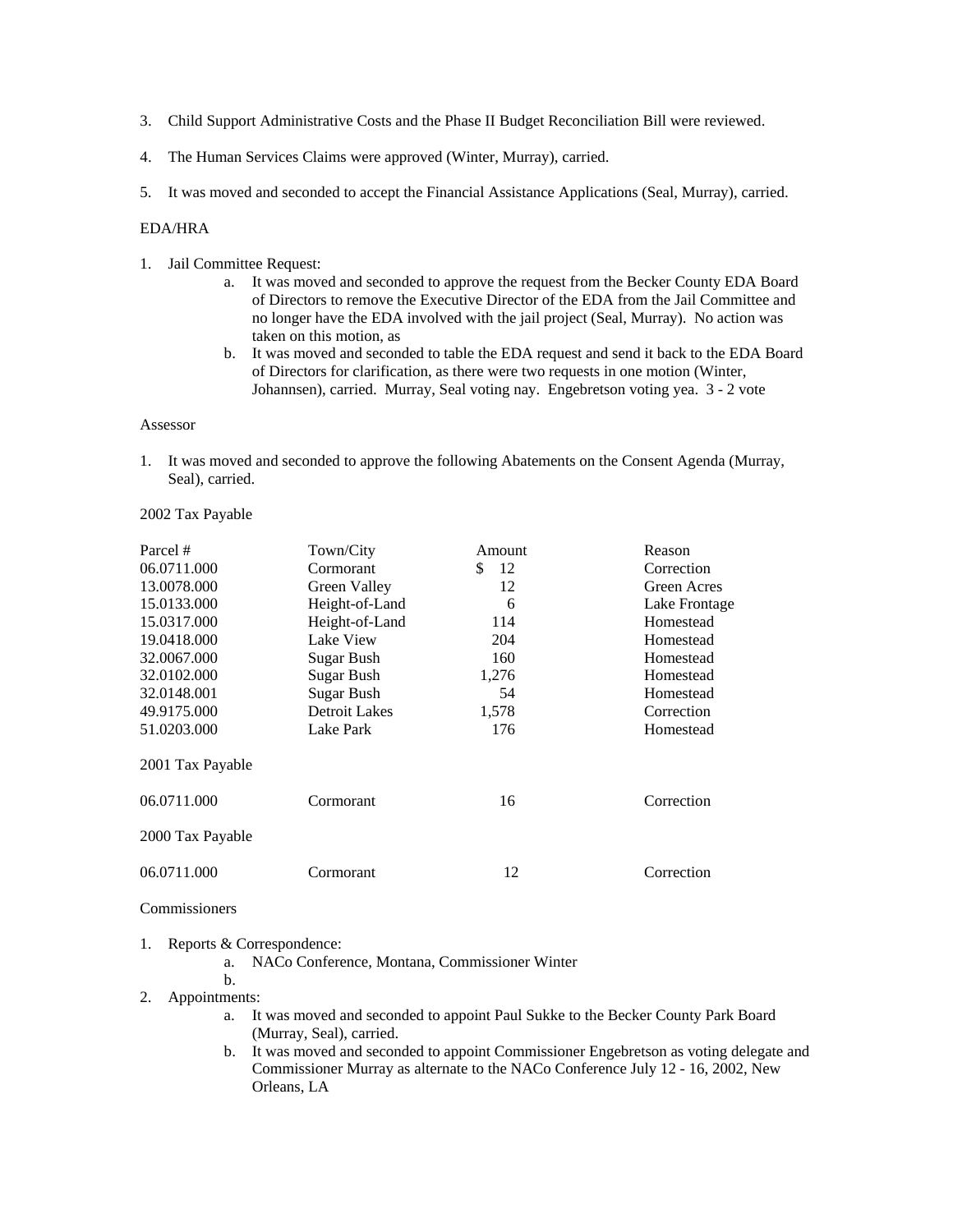- 3. It was moved and seconded to pass a Resolution of Support for continual funding of PELT (Winter, Murray), carried.
- 4. It was moved and seconded to approve the Budget Calendar for Preparation and Adoption of the 2003 Budget and the 2004 Preliminary Budget (Murray, Seal), carried.
- 5. It was moved and seconded to pass the Proclamation/Resolution for Becker County to support "Buckle Up Becker County Week" May 24 - June 2, 2002 (Seal, Johannsen), carried.
- 6. The Fixed Asset Inventory List was discussed, and a suggestion was made by Commissioner Murray to have the computer equipment entered into inventory by the IT Department and kept up-to-date. This item will be brought to the next Management Team Meeting for discussion.
- 7. It was moved and seconded to restructure Emergency Management by choosing a new Emergency Management Director. Al Roder, present Emergency Manager, will finish the remaining sessions of Emergency Management Training. Commissioners Murray and Winter will work on a plan and submit back to the board. Timelines for completing this process were set at 30-days (Winter, Murray), carried.
- 8. It was moved and seconded to accept the 2002 Assessment Report as submitted by the County Assessor and authorize the Board Chair to sign on behalf of the County (Murray, Seal), carried.
- 9. Discussion concerning Sunnyside Nursing Home:
	- a. Need to develop a plan best for Sunnyside and its employees. Suggestion to have Nancy Grabanski, Human Resources Director, secure information concerning protecting employees and setting up guidelines. Discussion only, no formal action.
	- b. Al Roder, County Administrator, was directed to visit with other counties in Minnesota owning Nursing Homes for suggestions or ideas. Discussion only, no formal action.

# NRM

1. It was moved and seconded to pass Resolution No. P&R 05-02-01, supporting the Park & Recreation Department application for funding through the State of Minnesota Grant-in-aid (GIA) Snowmobile Trail Assistance Program for FY2002 (Murray, Seal), carried. Consent Agenda

# **Sheriff**

Warren Rethwisch, County Sheriff, presented updates on the Jail and discussed the annual inspection of the Becker County Jail for the Year 2002.

### Environmental Services

- 1. It was moved and seconded to approve the Agenda as amended (Winter, Johannsen), carried.
- 2. An update on E-911 Addressing was given.
- 3. Planning Commission (PC) Meeting of May 21, 2002:
	- 1) FIRST ORDER OF OLD BUSINESS: Allen & Dennis Bergquist. It was moved and seconded to concur with the findings of the PC to approve a conditional use permit for a gravel pit based on the fact that he does have a plan that follows Sec. 10 of the Zoning Ordinance and with the following conditions and the addition of a new approach and dust control to address the concerns of neighboring property owners (Johannsen, Winter), carried.
		- 1. The amount of acreage be limited to 40 acres;
		- 2. The amount of land that can be open at one time is five acres;
		- 3. One area must be reclaimed before another area can be opened;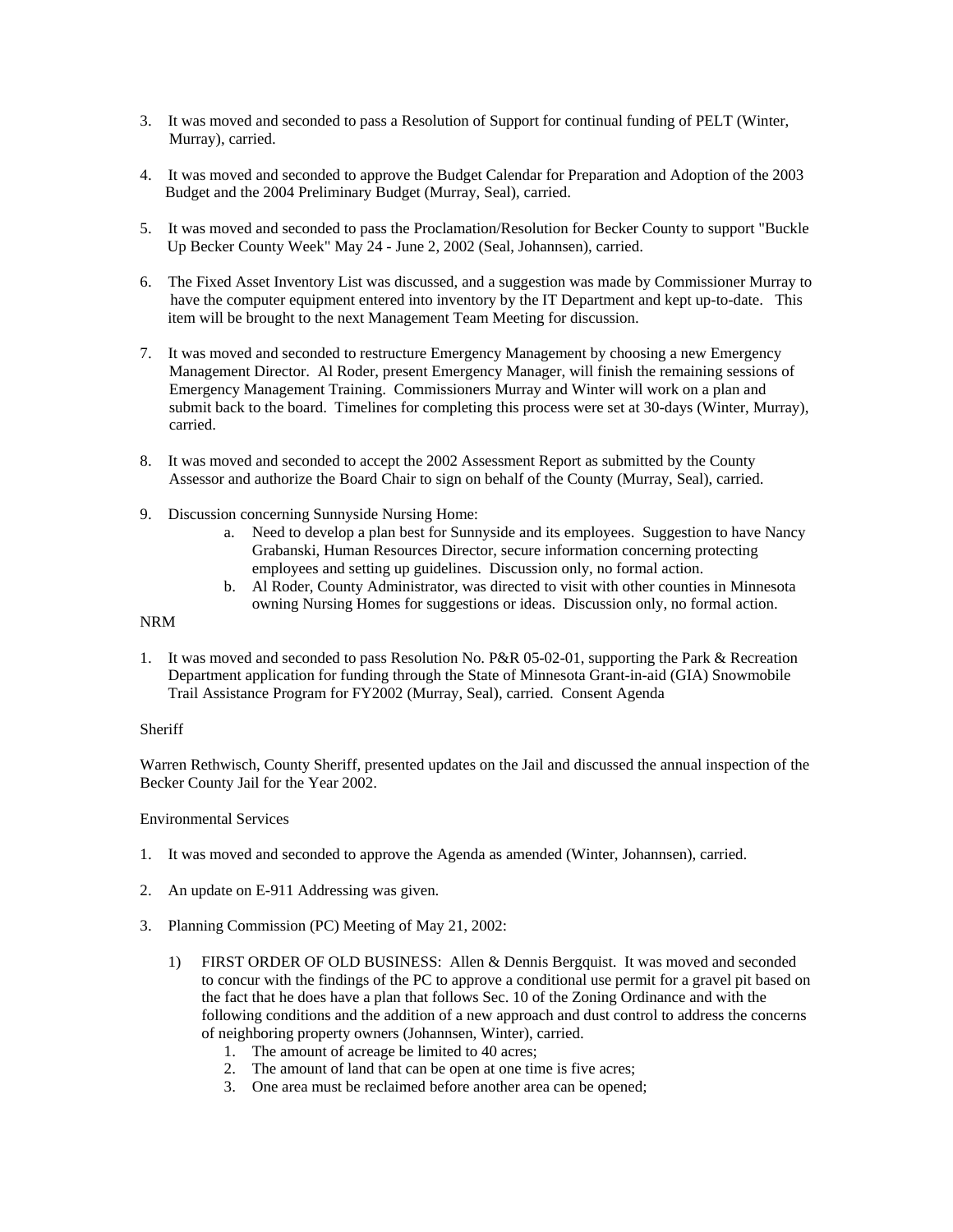- 4. That a topographical map or aerial photo defining Area 1 and Area 2 be filed with the Zoning Office before the Commissioners' Meeting, defining the area as discussed at the Planning Commission Meeting;
- 5. Follow the operation's plan submitted to the Zoning Office
- 2) FIRST ORDER OF NEW BUSINESS: Jody & Chet Beaudine. It was moved and seconded to concur with the PC findings to approve an application for approval of a Preliminary Plat consisting of 9-lots and a Change of Zone from Agricultural to Residential, Cormorant Twp., based on the fact the application does meet the requirements of the Zoning Ordinance and Subdivision Ordinance (Winter, Seal), carried.
- 3) SECOND ORDER OF NEW BUSINESS: James Vareberg. Tabled the application for a Planned Unit Development for Recreation Vehicles.
- 4) THIRD ORDER OF NEW BUSINESS: Mary Lee Enfield. It was moved and seconded to concur with the PC findings to approve an application requesting approval of a Certificate of Survey consisting of a tract of land 1.17 acres in size in the shoreland district, Osage Twp., based on the fact it does meet the criteria of the Zoning Ordinance and Subdivision Ordinance (Seal, Johannsen), carried.
- 5) FOURTH ORDER OF NEW BUSINESS: June Goetzke. It was moved and seconded to concur with the PC findings to deny the application for a retaining wall in the shore impact zone based on the fact that the wall does not meet the criteria set forth in Sec. 12, Subd. 7 (f) of the Zoning Ordinance and there is no erosion to warrant a retaining wall (Johannsen, Murray), carried.
- 6) FIFTH ORDER OF NEW BUSINESS: Orlo Gilbert. It was moved and seconded to concur with the PC findings to approve an application requesting approval of a Certificate of Survey consisting of a tract of land 2.5 acres in size in the shoreland district, based on the fact the certificate does meet the criteria of the Zoning Ordinance and Subdivision Ordinance (Winter, Murray), carried.
- 7) SIXTH ORDER OF NEW BUSINESS: H. Millard Smith. It was moved and seconded to concur with the PC findings to approve an application requesting approval of a Certificate of Survey consisting of a tract of land .53 acres in size in the shoreland district and a Change of Zone on a parcel of less than 2.5 acres from agricultural to residential, Lake View Twp., based on the fact that the Certificate does meet the criteria of the Zoning Ordinance and Subdivision Ordinance (Murray, Johannsen), carried.
- 8) SEVENTH ORDER OF NEW BUSINESS: Kirk McDonald. It was moved and seconded to concur with the PC findings to approve an application requesting approval of a Certificate of Survey consisting of a tract of land 3.49 acres in size in the shoreland district, Lake View Twp.,based on the fact that the Certificate does meet the requirements of the Zoning Ordinance and Subdivision Ordinance (Johannsen, Murray), carried.
- 9) EIGHTH ORDER OF NEW BUSINESS: Dale Mastin. It was moved and seconded to concur with the PC findings to approve an application requesting a Change of Zone from Agricultural to Commercial to allow an expansion of his current commercial business under a Conditional Use Permit for auto and farm repair to include auto sales and small engine repair, Toad Lake Twp., based on the fact that the Certificate does meet the requirements of the Zoning Ordinance and Subdivision Ordinance (Johannsen, Murray), carried.
- 10) NINTH ORDER OF NEW BUSINESS: Jay Smukowski. It was moved and seconded to concur with the PC findings to approve an application requesting a Conditional Use Permit allowing a 24 ft. x 40 ft.detached garage/workshop 20' 6" in height, Forest Twp., based on the fact that the location is screened from the view of the public and is allowed under Section 11 by a conditional use permit (Johannsen, Winter), carried.
- 11) TENTH ORDER OF NEW BUSINESS: Gary Heitkamp. Tabled for 60-days, an application Requesting approval of a Preliminary Plat consisting of 6-lots and 1-outlot and a Change of Zone from Agricultural to Residential, Erie Twp.
- 12) ELEVENTH ORDER OF NEW BUSINESS: Ginger Carlstrom. Tabled for 60-days, an application requesting approval of a Preliminary Plat consisting of 9-lots and a Change of Zone from Agricultural to Residential, Lake Eunice Twp.
- 13) TWELVTH ORDER OF NEW BUSINESS: Ruth Jones by Taylor Investments. Tabled until the June PC Meeting. an application requesting approval of a Preliminary Plat consisting of 26-lots and a Change of Zone from Agricultural to Residential, Detroit Twp.